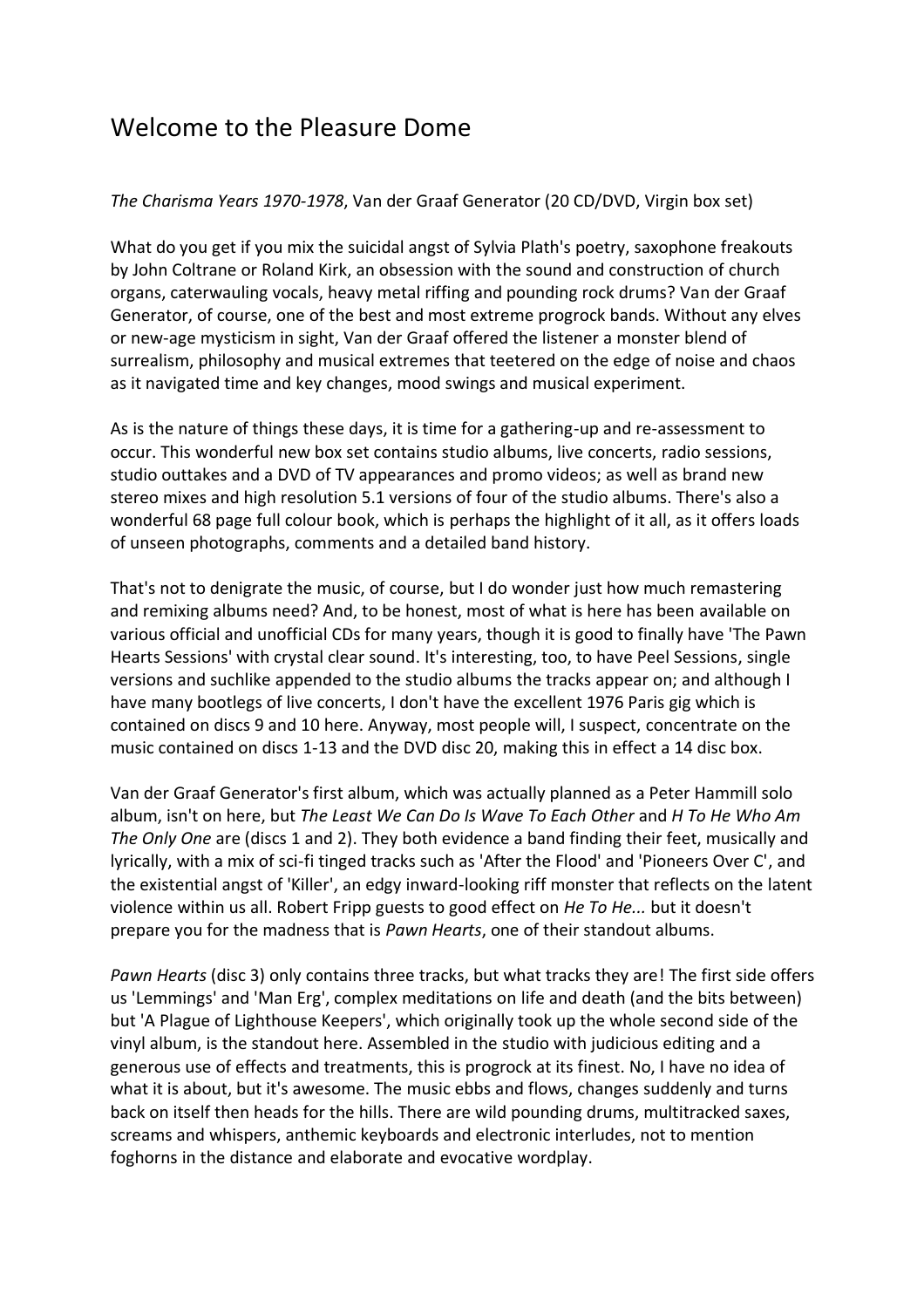The album was originally intended as a double but Charisma pulled the plug on that idea. Some of the unreleased material is on disc 4, again with fantastic sound quality. *Pawn Hearts* didn't receive much critical attention at the time, although the Italians loved it and the band became stars over there. But after too much touring and a lot of industry disinterest, Peter Hammill decided he wanted to focus on solo albums and the band were no more until 1975, although they all played on said Hammill solo albums, which at times can sound like band albums anyway (and contain tracks the band sometimes played live). But that's another box set waiting to happen...

The trio of albums consisting of *Godbluff*, *Still Life* and *World Record* (discs 5, 7 and 8) are often considered the pinnacle of Van der Graaf Generator's career, but I beg to differ. *Still Life*, recommended and sold to me by the owner of the record shop in the back room of the greengrocers in Harrow, near where I worked for a while, was my introduction to the band, and it remains my favourite album, along with *Pawn Hearts*. The other two have never gripped me in the same way, and were a disappointment when I bought them. *Godbluff* contains a quartet of tracks, and to these ears they all sound rather similar and plod along, trying too hard to be 'serious'. *World Record* starts well, with the sprightly 'When She Comes', and I quite like 'Masks' too, but what was side B is dominated by 'Meurglys III' an overlong meandering jam which turns into cod reggae as it nears the two-thirds mark of its almost 21-minute duration. 'Wondering', which closes the album is great but I think almost anything would sound good after the preceding track.

But *Still Life* is glorious. It's sprightly, uplifting and exploratory. Its five tracks are varied and contrasting, making pilgrimage, revisiting science fiction themes, and considering doubt, faith and love. 'La Rossa' is angst and loss epitomised, despair transmuted into lyrical and musical over-the-top profundity. (This theme continues, but in a more pastoral and downbeat musical vein, on Peter Hammill's post-divorce album *Over*, which I heartily recommend to any miserable romantics out there.) The title track contemplates the horror of living for ever, relentlessly aging with no end in sight. One of the bonus tracks here on disc 7 is 'Gog', a live band version of a Hammill solo album track, and if it doesn't contain the startling multitracked duetting drums of the original version it is nevertheless one of the most powerful moments in Van der Graaf's musical history.

The track also appears on discs 9 and 10, which contain a 1976 concert from the Maison de la Mutualité in Paris, with lots of tracks from the trio of 1975/76 albums and a couple of older fan favourites, 'Killer' and 'Man-Erg'. The band offer rough and ready, lively versions of their music here, with the energy pouring off the stage and out of your speakers. 'Live in Rimini', back on disc 6, does similar things in 1975 for several Hammill solo tracks along with a pair of tracks from *Pawn Hearts* and 'Scorched Earth' from *Godbluff*. It's genuinely alarming to hear these tracks dissected and re-assembled into the lurching Frankenstein's monsters they become, the band relying on each other to keep up and understand what's going on at any given moment. I only wish I'd seen this incarnation live. (I have managed to see the reformed 21st century band.)

By the end of 1976 keyboard player Hugh Banton had left the band, and in early 1977 he was followed by saxophonist David Jackson. Punk was happening, too, but Hammill and Van der Graaf seemed to be not included in the progrock hate list at the time; John Lydon and Mark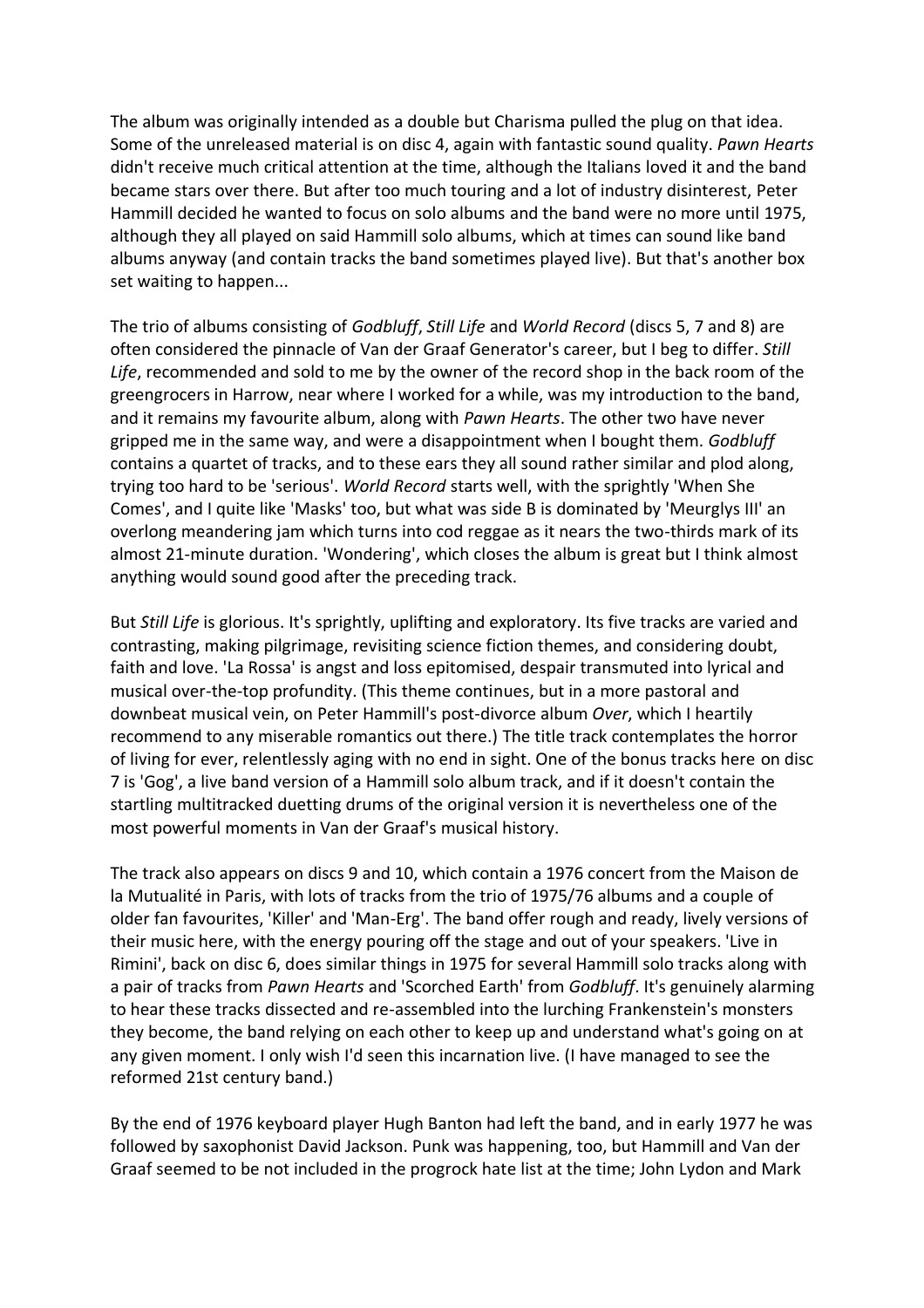E Smith of the Fall would praise them, whilst some critics saw Hammill's energetic 1975 album *Nadir's Big Chance*, which featured his alter-ego Rikki Nadir playing 'beefy punk songs, weepy ballads, soul struts'*,* as a precursor to the whole punk movement.

Rather than try and replace Banton and Jackson, Hammill and drummer Guy Evans invited violinist Graham Smith, from String Driven Thing, to join the band, along with Nic Potter, who had played bass on the first few albums. They also shortened the band's name to Van der Graaf, and focussed on shorter, punchier songs, which were showcased on *The Quiet Zone/The Pleasure Dome*, and a single with two non-album tracks (all on disc 11). The band apparently sounded 'a little too extreme on stage' (Hammill), and cellist Charles Dickie was added to the line-up. Along with the guest appearance of David Jackson, they would record the final album in this box, *Vital* (discs 12 nd 13), live at the Marquee in early 1978.

*Vital* is ear-shatteringly awesome: some of those beefy punk songs and a judicious selection of previous tracks put through the mincer at full volume. Saxes skronk, violin and cello squeal and whine, Hammill shouts, cries, declaims and hectors, Banton beats his drumkit up and percusses wildly, as Nic Potter tries to anchor the whole thing to some kind of pulse. Never have the band been so noisy and so alive, never have they sounded so relevant and dangerous.

It couldn't be sustained though, as the band were struggling financially, and critical acclaim wasn't translating into sales. The group split up, with Hammill continuing to release a plethora of solo albums to this day, many featuring band alumni. He would also reform Van der Graaf Generator with Banton, Evans and Jackson in 2004, although Jackson would soon leave for good; the trio have continued to record and play live since.

So, what of the videos? Disc 20, *The Video Vaults*, gathers up a number of European broadcasts and a couple of Charisma promotional films, including a cleaned-up copy of the stunning *Pop Shop* version of 'A Plague of Lighthouse Keepers', recorded live in a Belgian TV studio amongst a forest of candles. I once sat up until 3am to record this to video; now of course it is all over the internet and has been on a couple of questionably legal DVD releases. I also love the 1970 *Beat Club* footage of the band playing a couple of songs from *The Least We Can Do...*, and 'Lost', 'Killer' and 'Octopus' from The Bataclan in 1972.

Virgin are to be congratulated for their curating skills and the thoroughness with which they have approached this project. Everything from 1970s Van der Graaf Generator you could want is here in glorious sound quality, along with a bumper book you can read along to the music with. The packaging and design is wonderful too. My only complaint is that I would have liked the lyrics included but I can always pull my LPs out for that. Talking of which, look out for 3-disc editions of four of the individual albums, as well as new vinyl editions, in the future.

Rupert Loydell

https://www.youtube.com/watch?v=nXqSVTg3fn8